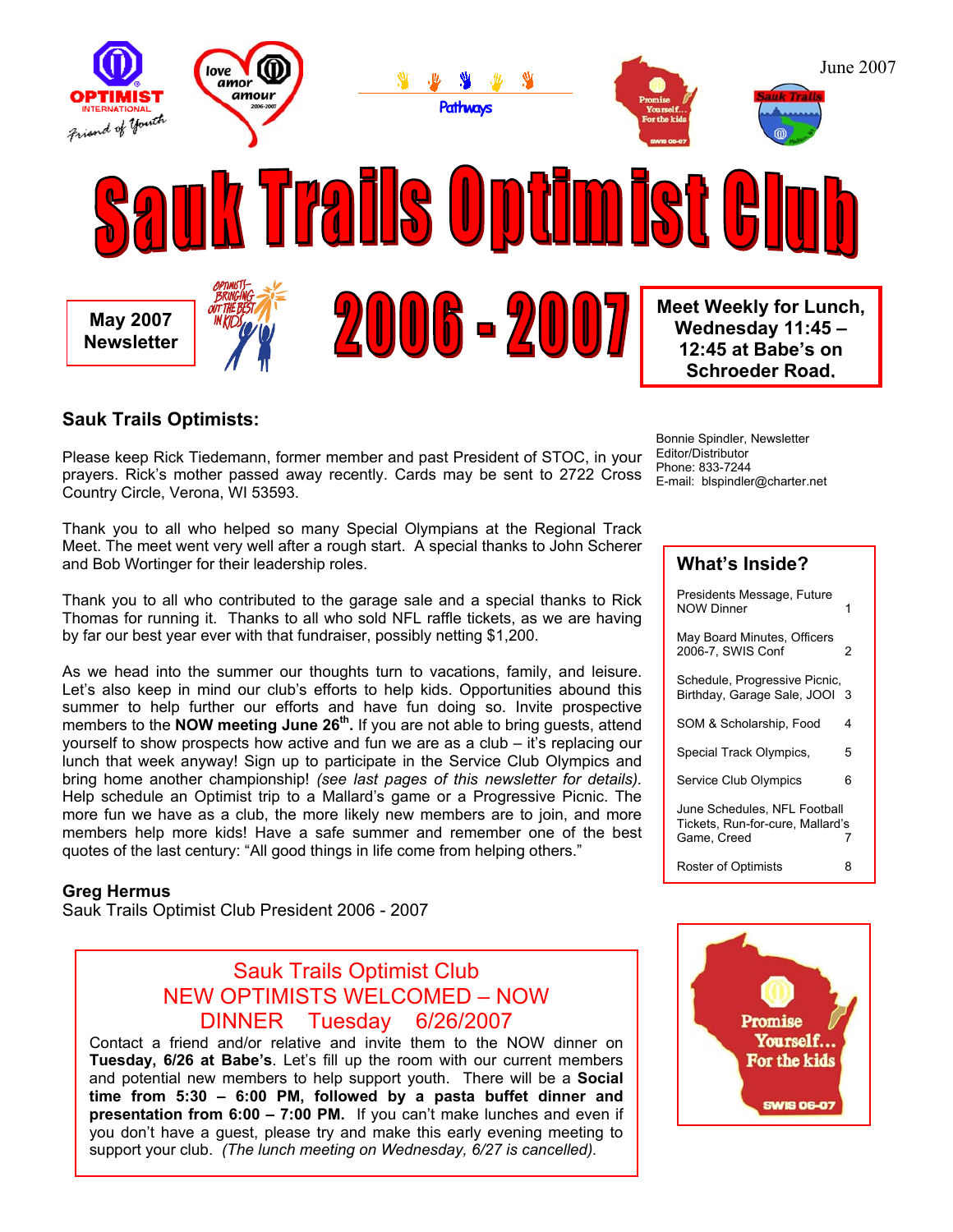### June 2007

## **June 2007 Sauk Trails Optimist Club, Ltd. Page 2 of 8**

### **Members in Attendance:**

**Past President:**<br>Board Members

**President:** Greg Hermus<br> **Vice President:** Kevin Campos **Kevin Campos, Barb Mulcahy<br>Rick Thomas Bob Wortinger, Kathy Johnson, Bill Monkemeyer, Kelly Piper**  Sec/Treasurer **Gene Spindler Member Not Present: Carole Klopp Board Member** 

## SWIS – Southern Wisconsin **Conferences**

**August 10th – 11th, Madison** 

**November 2nd – 3rd Brookfield** 

*(Training will be scheduled on Saturday at these conferences. As a board member, try to work the dates into your schedule to learn more about being an Optimist.)*

#### **Sauk Trails Optimist Club STOC Board Minutes, Park Bank, Raymond Road, 05/08/2007**

The meeting was called to order at 4:35 pm.

The minutes of the April 10, 2007 Board Meeting were discussed. A motion was made (Rick Thomas), seconded (Bob Wortinger) and passed to approve the minutes of the April Board meeting.

The Financial Report through April 30, 2007 was presented to the Board. The Board discussed the information provided. A motion was made (Barb Mulcahy), seconded (Kathy Johnson) and passed to accept the Treasurer's Report.

Greg Hermus gave the President's Report. Greg reported that the Presidential Freedom Scholarship has not been funded for 2007. Greg also reported on the officers and board members who will be voted for by the members at the meeting on May 16<sup>th</sup>. Rick Thomas is a candidate for President, Kevin Campos and Barb Mulcahy are candidates for Vice Presidents and Bob Wortinger, Bill Monkemeyer, Dale Kalscheur and Ricki Hoefer are candidates for Board Members. Greg also reported on the Optimist Junior Golf Tournament, which will be held in June and asked if there were any youth whom the Club could sponsor.

On committee reports the following was reported. Rick Thomas reported that the JOOI Club will be having a planning meeting in the Wisconsin Dells area and a proposal on funding needed would be provided to the Board soon. The Harlem Ambassadors will not be done as a fundraiser this year and may be considered for the fall of 2008. The Garage sale will be held at Rick Thomas's residence on May  $18<sup>th</sup>$  and  $19<sup>th</sup>$ . A Fund Raising Committee has been established and includes Kevin Campos, Bill Monkemeyer, Kathy Johnson and Greg Hermus.

The MASCC Service Club Olympics will be held July  $23<sup>rd</sup>$  and  $24<sup>th</sup>$ . Sign up sheets have been e-mailed to all Club Members. The Club has decided to nominate Steve Bailey for the Olympian of the Year Award.

Summer events were discussed and a Mallards Game and a Progressive Picnic were mentioned as two possible activities.The meeting adjourned at 5:30. The date, time and location for the next Board Meeting is set for 4:30 on June 12<sup>th</sup> at **the Park Bank on Raymond Road.** 

**Gene Spindler**, Secretary/Treasurer 2006-2007

## **Sauk Trails Club Officers 2006-2007**

**President Greg Hermus** *Rick Thomas (07-08)* 

**Secretary/Treasurer Gene Spindler (cont)** 

> **Past President Rick Thomas**

**Vice Presidents Barb Mulcahy Kevin Campos** 

**Board of Directors Kelly Piper Bob Wortinger Bill Monkemeyer Carole Klopp Kathy Johnson** 

*Ricki Hoefer (07-08) Ray Schmitz (07-08)* 

**FUTURE BOARD Meetings, 4:30 PM**  June 12<sup>th</sup>, 2007 July 10<sup>th</sup>, 2007 August  $14<sup>th</sup>$ , 2007 September 11<sup>th</sup>, 2007 October  $9<sup>th</sup>$ , 2007 November  $13^{\text{th}}$ , 2007 December  $11^{th}$ , 2007

**REMINDER: STOC Articles for July 2007 Newsletter Are due to Bonnie Spindler [blspindler@charter.net](mailto:blspindler@charter.net) by June 28th, 2007.**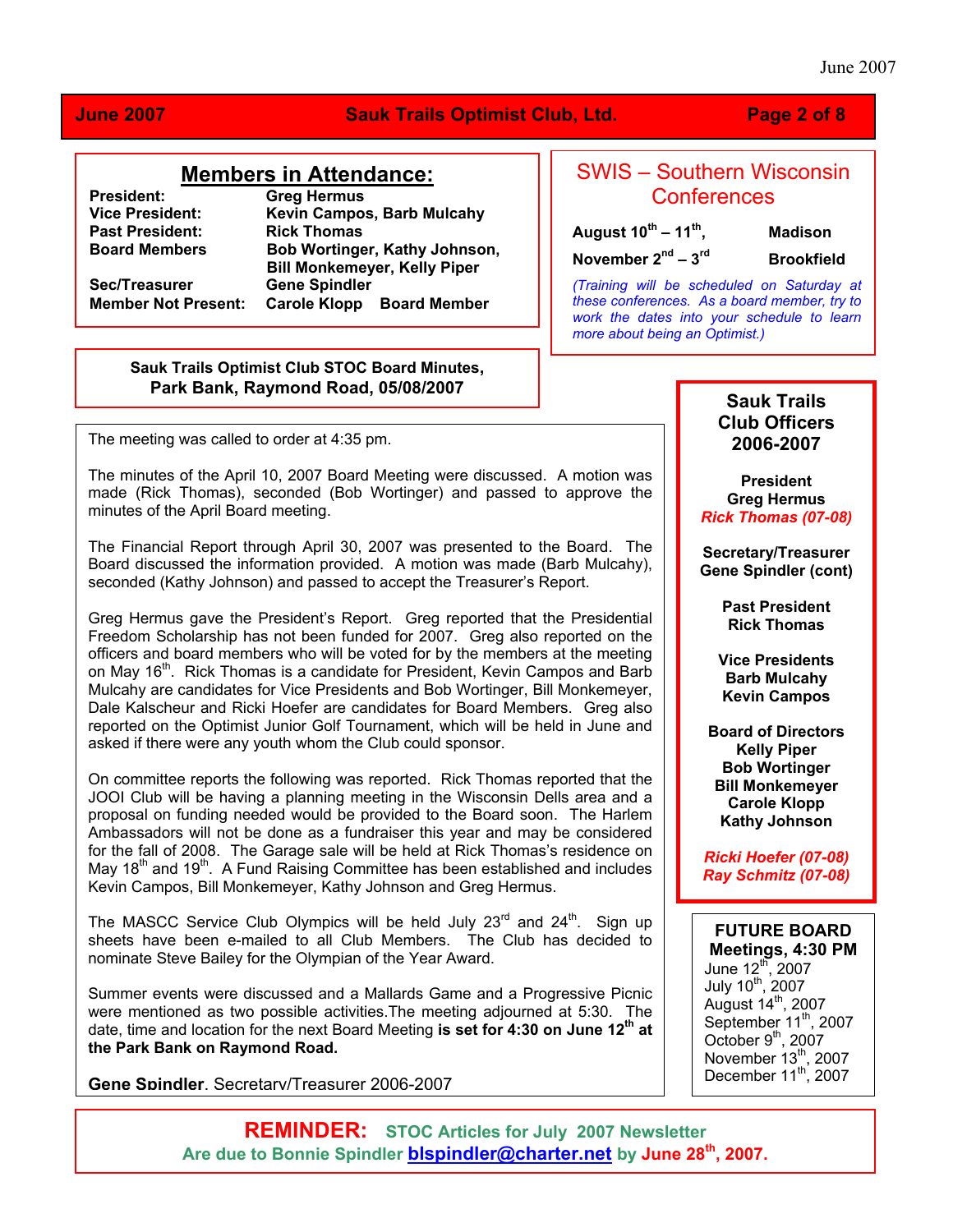## **June 2007 Sauk Trails Optimist Club, Ltd. Page 3 of 8**

## **June 2007 Schedule**:

| June 6 <sup>th</sup>       |  |  | - Lunch Babe's, 11:45 am                           |  |
|----------------------------|--|--|----------------------------------------------------|--|
| June $12^{th}$             |  |  | - 4:30 PM Board, Park Bank Raymond Rd.             |  |
| June 13th                  |  |  | - Lunch Babe's, 11:45 am                           |  |
| June 20 <sup>th</sup>      |  |  | - Lunch Babe's, 11:45 am                           |  |
| June $24-25$ <sup>th</sup> |  |  | Service Club Olympics                              |  |
| June 27 <sup>th</sup>      |  |  | - CANCELLED at BABES                               |  |
|                            |  |  | June 27 <sup>th</sup> - Ronald McDonald House meal |  |

The board can reschedule dates and activities.

## **Progressive Picnic**

Our social committee is starting to plan a Progressive Picnic for this summer, similar to the every popular Progressive Dinners we have done in the pass, but grilling out with a picnic theme. Please email Kathy Johnson at: [kjohnson@RMStrategies.net](mailto:kjohnson@RMStrategies.net) to express your interest in hosting the pre-meal, meal, or post-meal portion. If you are near a park or have a place to play volleyball, you might have a great pre-meal location! *Those interested will determine the date.* 

| <b>DATES</b>          | <b>Location</b>  | <b>Speaker</b>                                          | <b>Topic</b>                                                      | Lunch                                          |
|-----------------------|------------------|---------------------------------------------------------|-------------------------------------------------------------------|------------------------------------------------|
| June $6th$            | <b>Babes</b>     | Nan Cnare                                               | United Way-<br>Homeless Family<br><b>Situations</b>               | Chicken Pita Wrap or<br>Chicken Taco Salad     |
| June $13^{\text{th}}$ | <b>Babes</b>     | <b>Police Officers</b>                                  | Respect for Law                                                   | Club Wrap or Beef<br>Taco Salad                |
| June $20th$           | <b>Babes</b>     | <b>Officer Tony</b><br>Pucillo with<br>Service Dog      | Service Dog's in<br>Madison, How their<br>used in investigations. | Cajun Chicken<br>Sandwich or 1/2 Cobb<br>Salad |
| June $27th$           | <b>Babes</b>     | <b>CANCELLED</b>                                        |                                                                   |                                                |
| July $4^{th}$         | <b>CANCELLED</b> | Fourth of July                                          | <b>NA</b>                                                         | NA.                                            |
| July $11^{th}$        | <b>Babes</b>     | TBA                                                     |                                                                   | <b>TBA</b>                                     |
| July $18^{th}$        | <b>Babes</b>     | Liz Gingle                                              | United Way - Care<br>Givers                                       | <b>TBA</b>                                     |
| July $25th$           | <b>CANCELLED</b> | Service Club<br>Olympics - July 23-<br>24 <sup>th</sup> | <b>NA</b>                                                         | NA.                                            |

## JOOI Club 2007-2008 Officers

The JOOI club finished another successful year with a party on March 23<sup>rd</sup>. A new board of directors for the club was sworn in during the April Induction Banquet and met for the first time in May. We will be hosting a leadership conference at the Wilderness Resort in the Wisconsin Dells August 14-16. The new board will participate in team building exercises, leadership skill training, and planning for next year. The new JOOI board consists of the following members: Co-Presidents – Rachel Wang and Luke Gibson, Vice-President – Tammy Nyguen, Past-President – Suvai Gunasekaran, Secretary – Ross Pedersen, Treasurer – Kevin Rolnik, Senior Directors – Alex Johnson, Tenzin Paldon, and Stephanie Rohr, Junior Directors – Michael Marty and Dashni Sathasivam, Sophomore Directors – George Liu and Corinne Warner, Webmaster – Abi Seshadri.

This year we had approximately 150 members and hopefully next year with the continued support of the Sauk Trails Optimist Club we hope to be even more successful. **Rick Thomas**, Co-Coordinator

### **STOC Garage Sale**

The Sauk Trails Optimist Club held a garage sale fundraiser on Friday, May  $18^{th}$  and Saturday May  $19^{th}$ Many members and some non-<br>members donated clothing. members donated clothing, household items and sporting goods. We raised over \$350 for youth programs.

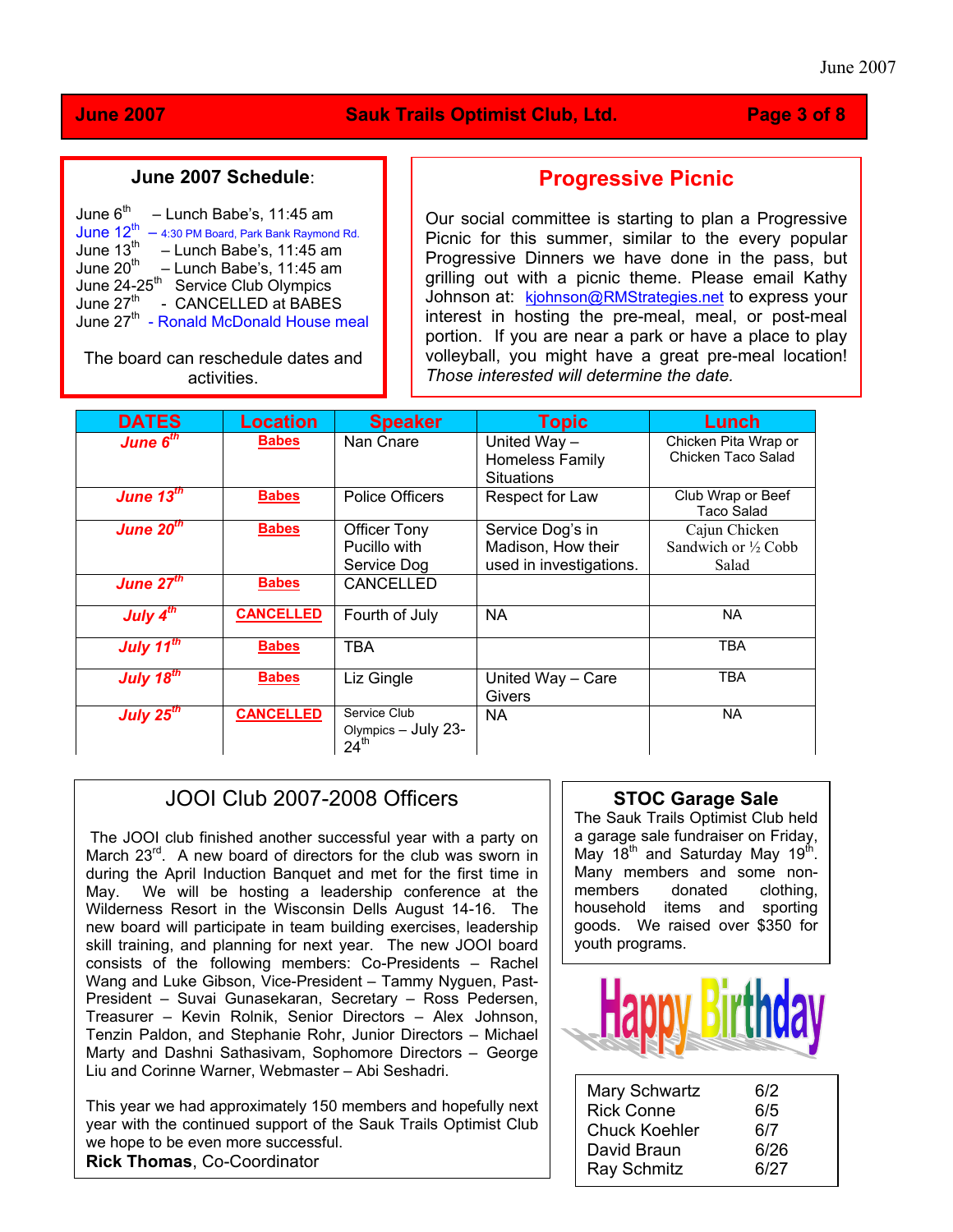#### June 2007

### **June 2007 Sauk Trails Optimist Club, Ltd. Page 4 of 8**

## Student of the Month for May Claire Williams

Claire is a senior at Memorial High School and has been an active member of the Spartan Youth Service JOOI Team since her sophomore year. She has been volunteering in the community and at school since she was in sixth grade. She especially enjoys the work she has done through Habitat for Humanity and Wisconsin Public Television.

Claire will attend the University of Iowa next fall. She will be studying pre-med and trying out for the soccer team.

**Mary Schwartz**, JOOI Coordinator



**Student of Month, Claire Williams** with Optimist Leaders, Mary Schwartz, and Rick Thomas

## STOC Presents \$1,000 Scholarships May 16<sup>th</sup>, 2007

Holly Dewerd and Ann Tran, each received a \$1,000 Scholarship at the May 16<sup>th</sup> lunch. Both of these young women have been Student of the Month – SOM in the past year.

Holly was SOM in November 2006. She has been a co-president of the club this past year. Holly is very active in her role working with the Senior Citizens of Dane County and is very passionate about volunteering and hopes to continue her efforts in college. Holly plans to attend college at UW Whitewater.

Ann was SOM in February 2007. Her work experience includes working at the University in the PEOPLE Program as a Teacher Assistant Intern. She has also been working as a Web Developer, Graphic Designer, and Flash Animator for the university. Ann will be attending the University of Minnesota.



## CONGRATULATIONS SCHOLARSHIP **WINNERS**

**Ann Tran and Holly Dewerd**,

with Optimist leaders, Rick Thomas and Mary Schwartz

# Ronald McDonald House

On Tuesday, May 22, four members of the JOOI club along with Rick and Zachary Thomas prepared a meal for the 20 residents that were staying at the Ronald McDonald House. After much discussion about the proper way to cut fruit, a beautiful fruit salad, mashed potatoes and gravy, baked beans, and grilled BBQ chicken were served. The JOOI kids will be taking the summer off, but we will be cooking a meal on **Wednesday, June 27th , 4:30 – 6:00 PM.** If you are interested in helping prepare the meal, please contact Rick Thomas at: [thomas@kw.com](mailto:thomas@kw.com) or 212-7582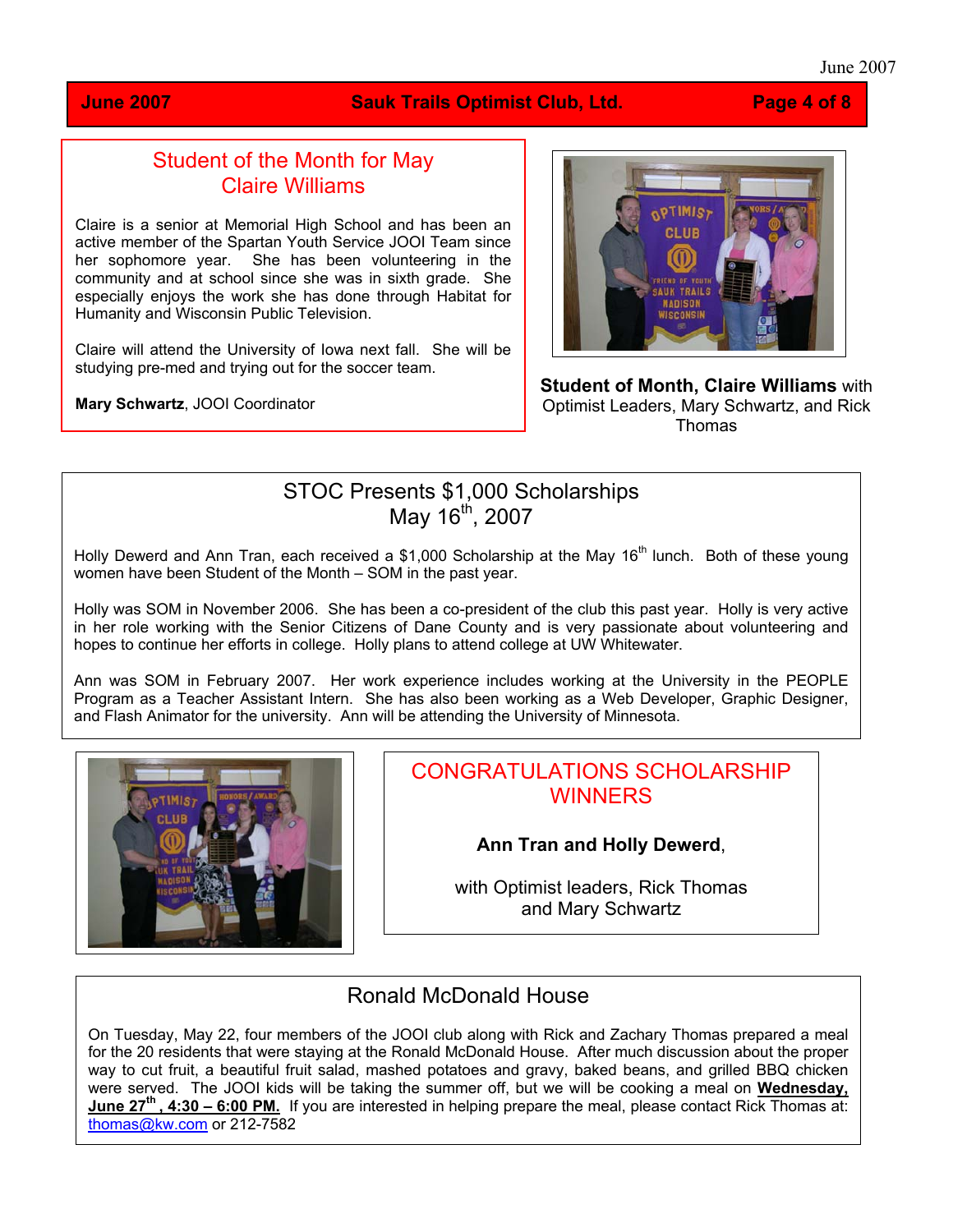## **June 2007** Sauk Trails Optimist Club, Ltd. Page 5 of 8

## **Special Olympics Track and Field Meet**

Saturday, May 5<sup>th</sup> the annual Special Olympics Track and Field Meet was held at Oregon High School. Over 400 athletes take part in this inspiring event each year. There were many volunteers from the club. Greg Hermus did the announcing at this event for another year. Thanks to all and a special thanks to John Scherer & Bob Wortinger for their leadership. GREAT JOB WAS DONE BY EVERYONE.















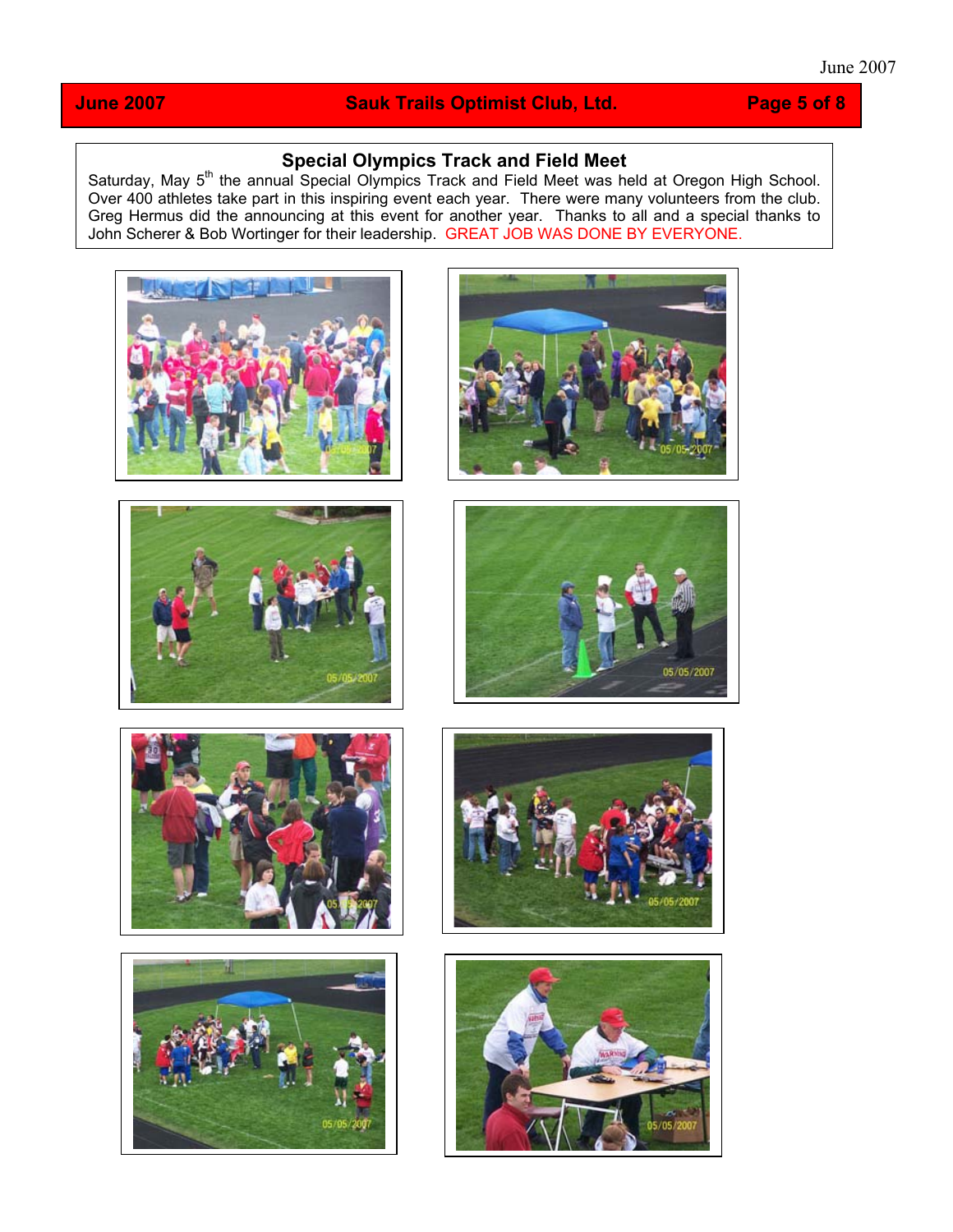# **SCHEDULE for June 2007**

| Sun | Mon            | Tue                                       | Wed (Babe's, $11:45 - 12:45$ )<br>PM)                 | Thu       | Fri       | <b>Sat</b>     |
|-----|----------------|-------------------------------------------|-------------------------------------------------------|-----------|-----------|----------------|
|     |                |                                           |                                                       |           |           |                |
|     | $\overline{4}$ |                                           | 6 United Way - Homeless<br><b>Family Situations</b>   |           |           | $\overline{9}$ |
| 10  | <u> 11</u>     | 12 Board<br>Meeting                       | 13 Respect for Law                                    | <u>14</u> | <u>15</u> | <u>16</u>      |
|     | <u> 18</u>     | 19                                        | 20 Tony Pucillo and service dog                       | 21        | 22        | 23             |
| 24  | 25             | $26$ New<br>Optimist<br>Welcomed -<br>NOW | 27 CANCELLED at Noon-Babes<br>McDonald House, 6:00 PM | 28        | 29        | 30             |

## **NFL Raffle Ticket Sale**

**Football Craze Tickets.** Our Club has received 100 Football Craze Tickets to sell. Currently all 100 are out to members and money has been received for 88 of the tickets. If we well all 100 and SWIS sells the total of 4,960 tickets, we will receive \$12 for each ticket sold. This would give us \$1,200 for our Youth Programs. **Gene Spindler**, Coordinator

## **Mallard's Game**

There has been interest in attending a Mallard's game this year in the group section of the stadium. Please contact Kathy Johnson at: [kjohnson@RMStrategies.net](mailto:kjohnson@RMStrategies.net) if you are interested. Dates will be determined if interest is sufficient.

## **Optimist, Dale Kalscheur Runs for a Cure**

Dale Kalscheur's dad Reggie passed away in February after an 8-month battle with Leukemia. His dad taught & instilled in him, the importance of a good work ethic, saving for the future, and "doing the right thing", just to name a few. Since his dad's passing, he has been looking for a meaningful & personal tribute to his memory. To honor his dad's life by "doing the right thing" for cancer patients, he's raising funds to find a cure, while training & running a Marathon.

On October 7th, Dale will run in the **Chicago Marathon**, as part of a team of runners supported by the **Leukemia and Lymphoma Society-Team in Training**. In addition to the personal challenge of running more than **26** miles, Dale has committed to raising **\$ 5,000** in support of cancer patients.

Join Dale by pledging your support. Your contribution will help bring us closer to finding a cure. His dad lived his life giving to others, his memory continues through Dale's mission. You can donate at the following website: <http://www.active.com/donate/tntwi/tntwiDKalsch>or if you prefer to mail a donation to Dale Kalscheur, 113 Stonefield Circle, Mt. Horeb, WI 53572. *(Please make your check payable to: LLS).*  **Dale Kalscheur** 

## **The Optimist Creed**

**Promise yourself** 

**To be so strong that nothing can disturb your peace of mind.** 

**To talk health, happiness and prosperity to every person you meet.** 

**To make all you friends feel that there is something in them.** 



**To look at the sunny side of everything and make your optimism come true.** 

**To think only of the best, to work only for the best and expect only the best.** 

**To be just as enthusiastic about the success of others at you are about your own.** 

**To forget the mistakes of the past and press on to the greater achievements of the future.** 

**To wear a cheerful countenance at all times and give every living creature you meet a smile.** 

**To give so much time to the improvement of yourself that you have no time to criticize others.** 

**To be too large for worry, too noble for anger, too strong for fear, and too happy to permit the presence of trouble.**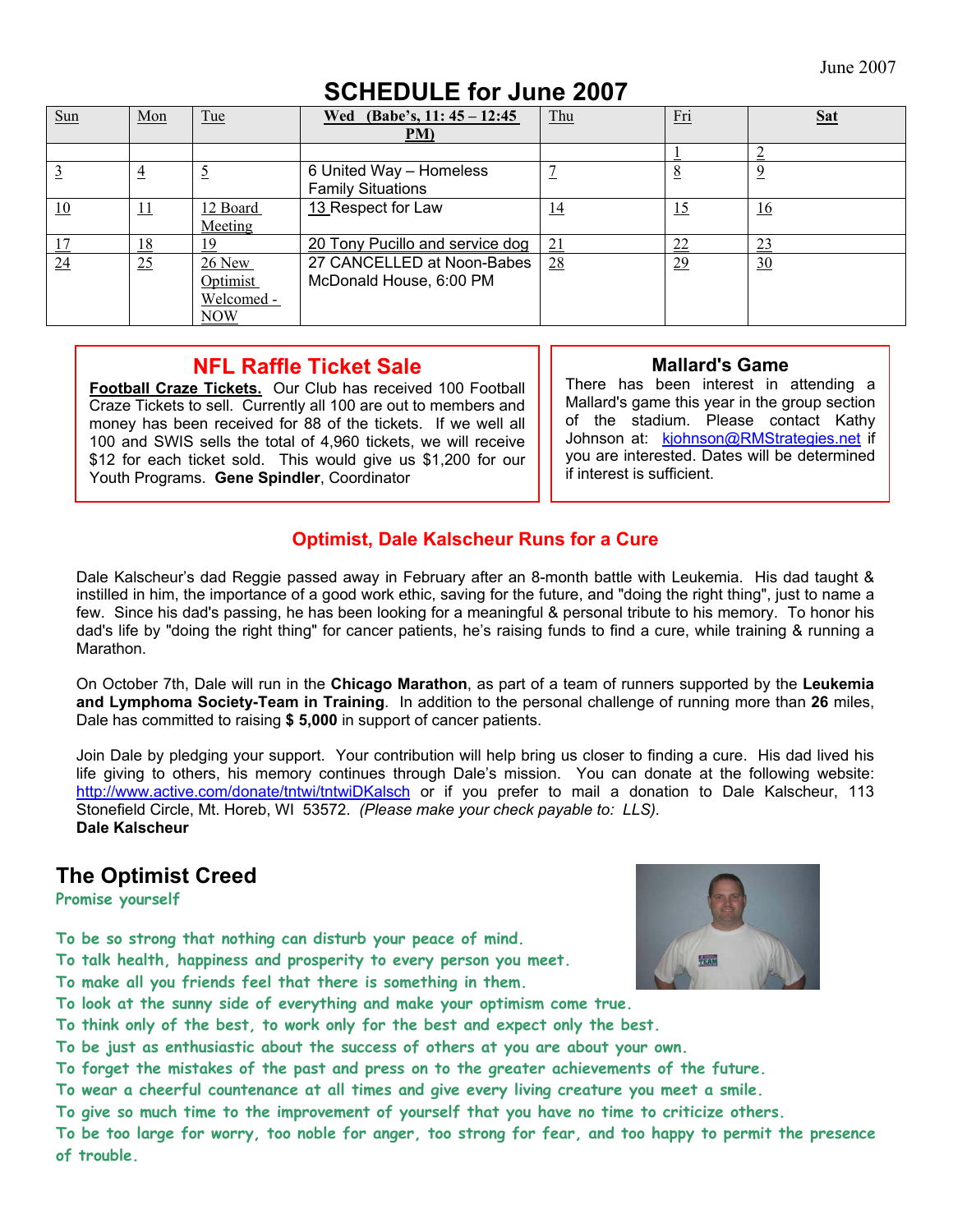**SIGN-UP AT LUNCHES OR E-MAIL TO GREG HERMUS AT [GHBADGER@CHARTER.NET](mailto:ghbadger@charter.net)** 

## **2007 SERVICE CLUBS OLYMPICS MEMBER SIGN UP SHEET MONDAY, JULY 23, AND TUESDAY, JULY 24, 2007**

(Please make a copy of this sheet for each of your members.)

| Member Name: |  |
|--------------|--|
| Club Name:   |  |
| Club Rep or  |  |
| Event Chair: |  |

Please check those events in which you are interested in participating. A single, final list will be compiled after all club members have turned these sheets into your Olympics Club Rep.

### **1. July 23 Evening Events**

- Eight-Ball Pool (6 p.m.) Blue Chalk Club, 2248 Deming Way, 836-8588
- Bowling (6 p.m.) Schwoegler's Park Towne, 440 Grand Canyon Drive, 833-7272
- \_\_\_\_ Texas Hold 'Em (6 p.m.) J. T. Whitney's, 674 S. Whitney Way, 274-1776

**2. July 24 Morning Events** (Cherokee - 249-1000; Bridges Golf Course - 244-1822)

- Starting times are noted after each event. All morning events are over by 12 noon. \_\_\_\_ 5K Run (7 a.m.) Cherokee West parking lot
- \_\_\_\_ Golf (7:30 a.m.) Bridges Golf Course, 2702 Shopko Drive, Highway 30
- \_\_\_\_ Volleyball (7:30 a.m.)POOLEY'S, 5441 High Crossing Blvd., 242-1888
- Bike Race (9 a.m.) Windsor Park
- Ping Pong (9 a.m.) Cherokee Indoor Tennis Court 1

## **3. July 24 Afternoon Events**

- Swimming  $(11:30 1:15 \text{ p.m.})$  Cherokee Pool
- Backgammon (1:30) Center Court Lounge Upper Level
- Bocce (1:30) Cherokee NE side of parking lot
- Bridge (1:30) Center Court Lounge Upper Level
- \_\_\_\_ Checkers (1:30) Sequoya Room Annex
- \_\_\_\_ Cribbage (1:30) Center Court Lounge West Upper Level
- \_\_\_\_ Euchre (1:30) Sequoya Room
- \_\_\_\_ Horseshoes (1:30) Cherokee NE side of parking lot
- Racquetball (1:30) Cherokee Next to Court 5
- Scrabble (1:30) Sequoya Room Annex
- \_\_\_\_ Tennis (1:00) Cherokee Indoor Tennis Courts 1 through 4

## **4. July 24 Open Events**

- Agility Course ( $3 5$  p.m.) Cherokee Indoor Tennis Courts 5 and 6
- Bait Casting  $(3 5 p.m.)$  Cherokee Indoor Tennis Courts 5 and 6
- Darts  $(3 5 p.m.)$  Cherokee Indoor Tennis Courts 5 and 6

## **5. July 24 Evening Events**

- Cocktails (4:30 p.m.) Cherokee Lounge Upper Level
- Dinner/Awards (5:30 p.m. 8 p.m.) Cherokee Lounge Upper Level